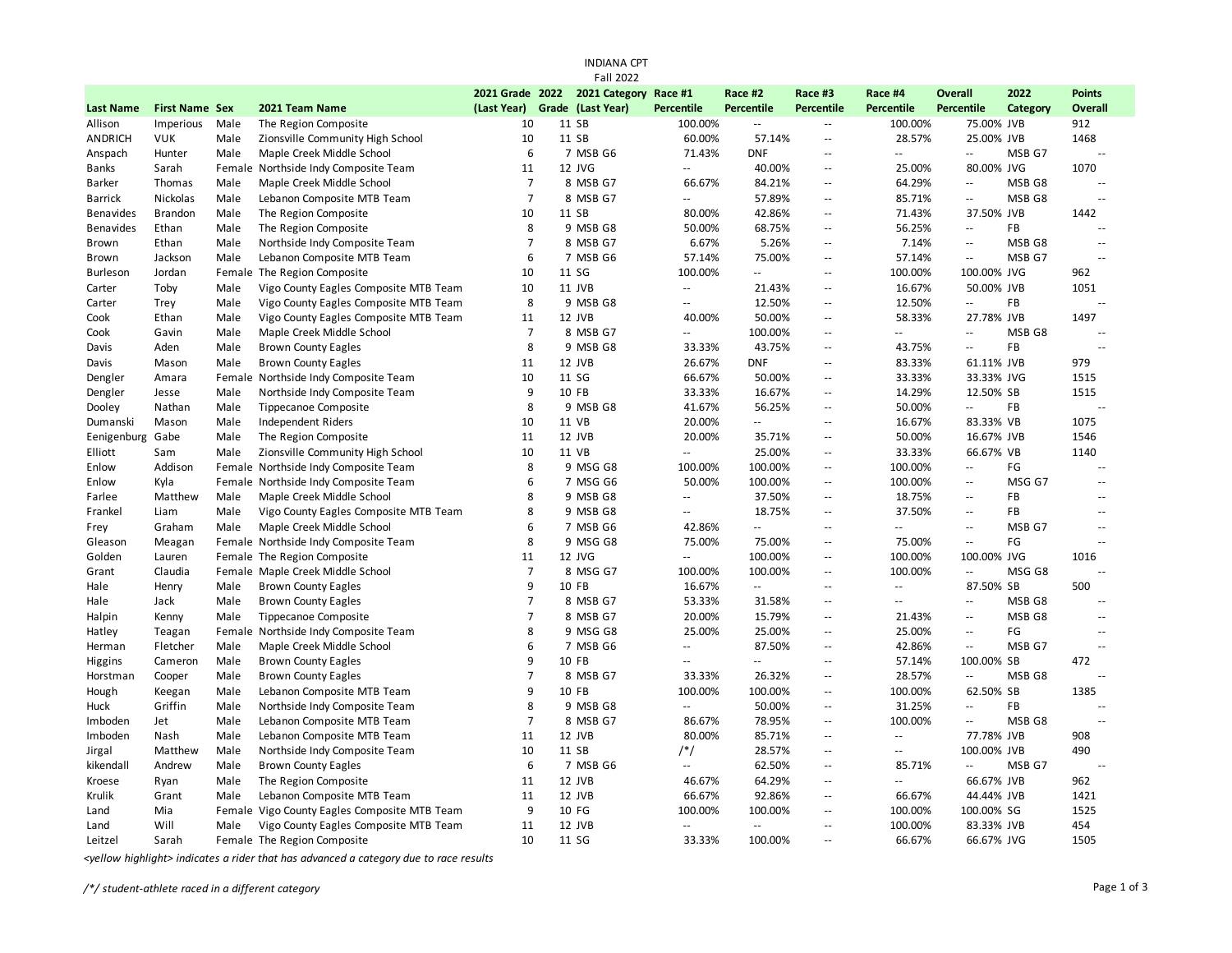| <b>INDIANA CPT</b> |                       |             |                                         |                 |  |                       |                           |                          |                             |                             |                                               |                   |                |
|--------------------|-----------------------|-------------|-----------------------------------------|-----------------|--|-----------------------|---------------------------|--------------------------|-----------------------------|-----------------------------|-----------------------------------------------|-------------------|----------------|
|                    |                       |             |                                         |                 |  | <b>Fall 2022</b>      |                           |                          |                             |                             |                                               |                   |                |
|                    |                       |             |                                         | 2021 Grade 2022 |  | 2021 Category Race #1 |                           | Race #2                  | Race #3                     | Race #4                     | <b>Overall</b>                                | 2022              | <b>Points</b>  |
| <b>Last Name</b>   | <b>First Name Sex</b> |             | 2021 Team Name                          | (Last Year)     |  | Grade (Last Year)     | <b>Percentile</b>         | <b>Percentile</b>        | <b>Percentile</b>           | Percentile                  | Percentile                                    | Category          | Overall        |
| Lemley             | Eli                   | Male        | Maple Creek Middle School               | 7               |  | 8 MSB G7              | 46.67%                    | 42.11%                   | $\overline{\phantom{a}}$    | 50.00%                      | $\overline{\phantom{a}}$                      | MSB G8            | $\sim$ $\sim$  |
| Lepage             | Logan                 | Male        | Lebanon Composite MTB Team              | 8               |  | 9 MSB G8              | 91.67%                    | 100.00%                  | $\mathbb{L}$                | 100.00%                     | $\overline{\phantom{a}}$                      | FB                | $\mathbf{L}$   |
| McBride            | Avie                  |             | Female The Region Composite             | 6               |  | 7 MSG G6              | 75.00%                    | $\mathbb{Z}^2$           | $\sim$ $\sim$               | $\mathcal{L}_{\mathcal{F}}$ | $\sim$ $\sim$                                 | MSG G7            | $\sim$ $\sim$  |
| McNary             | Robert                | Male        | Maple Creek Middle School               | $\overline{7}$  |  | 8 MSB G7              | Щ,                        | 68.42%                   | $\mathbb{L}$                | $\sim$ $\sim$               | $\sim$ $\sim$                                 | MSB <sub>G8</sub> | $\sim$ $\sim$  |
| Meehan             | Seamus                | Male        | The Region Composite                    | 8               |  | 9 MSB G8              | 25.00%                    | 31.25%                   | $\overline{\phantom{a}}$    | 25.00%                      | $\overline{a}$                                | FB                | $\sim$         |
| Mezo               | Kaitlyn               |             | Female The Region Composite             | 10              |  | 11 JVG                | 33.33%                    | 20.00%                   | $\overline{\phantom{a}}$    | $\mathcal{L} =$             | 60.00% JVG                                    |                   | 1080           |
| Moyers             | Cash                  | Male        | Zionsville Community High School        | 9               |  | 10 FB                 | 50.00%                    | 83.33%                   | $\overline{\phantom{a}}$    | 71.43%                      | 37.50% SB                                     |                   | 1434           |
| Mumma              | Tristen               | Male        | Vigo County Eagles Composite MTB Team   | 6               |  | 7 MSB G6              | Щ,                        | $\mathbb{Z}^2$           | $\overline{\phantom{a}}$    | <b>DNF</b>                  | $\overline{\phantom{a}}$                      | MSB G7            | $\sim$         |
| Nicholson          | Mason                 | Male        | Zionsville Community High School        | 10              |  | 11 SB                 | 20.00%                    | 14.29%                   | $\mathcal{L}_{\mathcal{A}}$ | 14.29%                      | 12.50% JVB                                    |                   | 1525           |
| Niezer             | Liam                  | Male        | Maple Creek Middle School               | $\overline{7}$  |  | 8 MSB G7              | $\mathbb{L}^{\mathbb{L}}$ | 89.47%                   | $\overline{\phantom{a}}$    |                             | $-1$                                          | MSB G8            |                |
| <b>Ott</b>         | Hampton               | <b>Male</b> | <b>Zionsville Community High School</b> | 10              |  | <b>11 JVB</b>         | 6.67%                     | 14.29%                   | $\mathbb{Z}_p$              | 8.33%                       | 5.56% VB                                      |                   | 1635           |
| Pahl               | Nathan                | Male        | Lebanon Composite MTB Team              | 8               |  | 9 MSB G8              | Щ,                        | $\sim$                   | $\overline{\phantom{a}}$    | 68.75%                      | $\mathbf{u}$                                  | FB                | $\sim$         |
| Patterson          | Trey                  | Male        | The Region Composite                    | 8               |  | 9 MSB G8              | 83.33%                    | 93.75%                   | $\overline{\phantom{a}}$    | 62.50%                      | $\mathbb{L}^2$                                | FB                | $\sim$         |
| Pfister            | Anna                  | Female      | Vigo County Eagles Composite MTB Team   | 11              |  | 12 JVG                | 100.00%                   | 80.00%                   | $\mathbb{L}$                | 75.00%                      | 40.00% JVG                                    |                   | 1579           |
| Pfister            | Sarah                 | Female      | Vigo County Eagles Composite MTB Team   | 9               |  | <b>10 JVG</b>         | 66.67%                    | 60.00%                   | $\overline{\phantom{a}}$    | 50.00%                      | 20.00% JVG                                    |                   | 1606           |
| Price              | Eligh                 | Male        | Vigo County Eagles Composite MTB Team   | 11              |  | 12 JVB                | 33.33%                    | 28.57%                   | $\overline{\phantom{a}}$    | 41.67%                      | 22.22% JVB                                    |                   | 1545           |
| Purlee             | Levi                  | Male        | <b>Brown County Eagles</b>              | $\overline{7}$  |  | 8 MSB G7              | $\sim$                    | 21.05%                   | $\sim$ $\sim$               | 42.86%                      | $\sim$ $\sim$                                 | MSB G8            | $\sim$ $\sim$  |
| Raab               | Keegan                | Male        | The Region Composite                    | 8               |  | 9 MSB G8              | 16.67%                    | 25.00%                   | $\overline{\phantom{a}}$    | $\overline{\phantom{a}}$    | $\sim$                                        | FB                | $\overline{a}$ |
| Repenning          | <b>Will</b>           | <b>Male</b> | <b>Zionsville Community High School</b> | 10              |  | <b>11 JVB</b>         | 13.33%                    | 7.14%                    | $\mathbb{Z}_p$              | 25.00%                      | 11.11% VB                                     |                   | 1616           |
| Reynolds           | Evan                  | Male        | Lebanon Composite MTB Team              | 8               |  | 9 MSB G8              | $\mathbb{L}^{\mathbb{L}}$ | $\sim$ $\sim$            | $\mathcal{L}_{\mathcal{L}}$ | 87.50%                      | $\mathcal{L}_{\mathcal{A}}$                   | FB                | $\sim$ $\sim$  |
| Ringrose           | Tyler                 | Male        | Maple Creek Middle School               | $\overline{7}$  |  | 8 MSB G7              | 80.00%                    | $\overline{\phantom{a}}$ | $\overline{\phantom{a}}$    | $\sim$ $\sim$               | $\mathord{\hspace{1pt}\text{--}\hspace{1pt}}$ | MSB G8            | $\sim$ $\sim$  |
| Rippe              | Landon                | Male        | Maple Creek Middle School               | $\overline{7}$  |  | 8 MSB G7              | 93.33%                    | $\overline{\phantom{a}}$ | $\sim$ $\sim$               | $\sim$ $\sim$               | $\sim$ $\sim$                                 | MSB G8            | $\sim$ $\sim$  |
| <b>ROBERTS</b>     | Grady                 | Male        | Northside Indy Composite Team           | 6               |  | 7 MSB G6              | 28.57%                    | 25.00%                   | $\mathbb{L}$                | Ξ.                          | $\mathbf{L}$                                  | MSB G7            | $\sim$         |
| Rose               | Henry                 | Male        | Maple Creek Middle School               | $\overline{7}$  |  | 8 MSB G7              | 60.00%                    | 63.16%                   | $\sim$                      | 71.43%                      | Ξ.                                            | MSB G8            | $\sim$ $\sim$  |
| Roth               | Wyatt                 | Male        | Tippecanoe Composite                    | 8               |  | 9 MSB G8              | <b>DNF</b>                | $\sim$ $\sim$            | $\sim$ $\sim$               | $\sim$ $\sim$               | $\sim$ $\sim$                                 | FB                | $\sim$ $\sim$  |
| Ruiz               | Allison               | Female      | The Region Composite                    | 6               |  | 7 MSG G6              | 100.00%                   | $\sim$ $\sim$            | $\sim$                      | $\sim$                      | $\sim$ $\sim$                                 | MSG G7            | $\sim$         |
| Shoemaker          | Spencer               | Male        | The Region Composite                    | 6               |  | 7 MSB G6              | 85.71%                    | $\sim$ $\sim$            | $\sim$ $\sim$               | $\sim$ $\sim$               | $\sim$ $\sim$                                 | MSB G7            | $\sim$ $\sim$  |
| Shrum              | <b>Brenden</b>        | Male        | Independent Riders                      | 8               |  | 9 MSB G8              | 8.33%                     | 6.25%                    | $\overline{\phantom{a}}$    | 6.25%                       | $\mathcal{L}^{\mathcal{L}}$                   | FB                | $\overline{a}$ |
| Shrum              | <b>Brinley</b>        | Female      | Independent Riders                      | 11              |  | 12 VG                 | 100.00%                   | 33.33%                   | $\overline{\phantom{a}}$    | 100.00%                     | 33.33% VG                                     |                   | 1675           |
| Shrum              | <b>Bryce</b>          | Male        | Independent Riders                      | 6               |  | 7 MSB G6              | 14.29%                    | 12.50%                   | $\sim$ $\sim$               | 14.29%                      | $\mathcal{L}_{\mathcal{A}}$                   | MSB G7            | $\sim$         |
| Simmons            | Nate                  | Male        | The Region Composite                    | 6               |  | 7 MSB G6              | 100.00%                   | 50.00%                   | $\overline{\phantom{a}}$    | 71.43%                      | $\sim$ $\sim$                                 | MSB G7            | $\sim$ $\sim$  |
| Simonton           | Will                  | Male        | <b>Brown County Eagles</b>              | 8               |  | 9 MSB G8              | 66.67%                    | 81.25%                   | $\overline{\phantom{a}}$    | 93.75%                      | $\mathord{\hspace{1pt}\text{--}\hspace{1pt}}$ | FB                | $\sim$ $\sim$  |
| Snyder             | Cora                  |             | Female Maple Creek Middle School        | 6               |  | 7 MSG G6              | 25.00%                    | 50.00%                   | $\sim$ $\sim$               | 50.00%                      | $\sim$                                        | MSG G7            | $\sim$         |
| Snyder             | Evan                  | Male        | Maple Creek Middle School               | $\overline{7}$  |  | 8 MSB G7              | 40.00%                    | 36.84%                   | $\overline{\phantom{a}}$    | 57.14%                      | $\mathbf{L}$                                  | MSB G8            | $\mathbf{L}$   |
| Sperry             | Anson                 | Male        | Lebanon Composite MTB Team              | 11              |  | 12 JVB                | Ξ.                        | 42.86%                   | $\overline{\phantom{a}}$    | 33.33%                      | 55.56% JVB                                    |                   | 1008           |
| <b>Stallings</b>   | Tyler                 | Male        | Northside Indy Composite Team           | $\overline{7}$  |  | 8 MSB G7              | Ξ.                        | 52.63%                   | $\mathbb{L}$                | $\sim$ $\sim$               | L.                                            | MSB G8            |                |
| Staton             | Jacob                 | Male        | Zionsville Community High School        | 11              |  | 12 JVB                | 60.00%                    | 78.57%                   | $\sim$                      | $\sim$ $\sim$               | 72.22% JVB                                    |                   | 934            |
| Stevens            | Beck                  | Male        | Lebanon Composite MTB Team              | $\overline{7}$  |  | 8 MSB G7              | <b>DNF</b>                | 73.68%                   | $\overline{\phantom{a}}$    | 92.86%                      | $\overline{\phantom{a}}$                      | MSB G8            | $\sim$         |
| Stevens            | <b>Blake</b>          | Male        | Northside Indy Composite Team           | $\overline{7}$  |  | 8 MSB G7              | 13.33%                    | 10.53%                   | $\overline{\phantom{a}}$    | 14.29%                      | $\overline{\phantom{a}}$                      | MSB G8            | $\sim$ $\sim$  |
| Sutherland         | Tyson                 | Male        | The Region Composite                    | 11              |  | 12 JVB                | 53.33%                    | 71.43%                   | $\overline{\phantom{a}}$    | 91.67%                      | 38.89% JVB                                    |                   | 1433           |
| Takach             | Parker                | Male        | Northside Indy Composite Team           | 8               |  | 9 MSB G8              | 58.33%                    | 75.00%                   | $\mathcal{L}_{\mathcal{L}}$ | 81.25%                      | $\mathbb{L}^{\mathbb{L}}$                     | FB                | $\sim$ $\sim$  |
| Toler              | Henry                 | Male        | Maple Creek Middle School               | $\overline{7}$  |  | 8 MSB G7              | 73.33%                    | 94.74%                   | $\overline{\phantom{a}}$    | 78.57%                      | $\sim$ $\sim$                                 | MSB <sub>G8</sub> |                |
| Toth               | Ben                   | Male        | <b>Tippecanoe Composite</b>             | 9               |  | 10 FB                 | 83.33%                    | 50.00%                   | $\overline{\phantom{a}}$    | 85.71%                      | 50.00% SB                                     |                   | 1426           |
| Walczak            | Kenny                 | Male        | The Region Composite                    | 9               |  | 10 FB                 | 66.67%                    | 33.33%                   | $\overline{\phantom{a}}$    | 42.86%                      | 25.00% SB                                     |                   | 1468           |
| Walters            | McCartney             | Male        | Maple Creek Middle School               | 8               |  | 9 MSB G8              | Щ.                        | 87.50%                   | $\overline{\phantom{a}}$    | 75.00%                      | Ξ.                                            | FB                |                |
| Ward               | Joshua                | Male        | Maple Creek Middle School               | 8               |  | 9 MSB G8              | 75.00%                    | 62.50%                   | $\sim$ $\sim$               | u.                          | $\sim$ $\sim$                                 | FB                | $\sim$         |
| Weesner            | Paxton                | Male        | Maple Creek Middle School               | $\overline{7}$  |  | 8 MSB G7              | 26.67%                    | 47.37%                   | $\overline{\phantom{a}}$    | 35.71%                      | --                                            | MSB G8            | $\overline{a}$ |
| Whitlock           | Andrew                | Male        | Zionsville Community High School        | 10              |  | 11 SB                 | Щ,                        | 71.43%                   | $\overline{\phantom{a}}$    | 42.86%                      | 62.50% JVB                                    |                   | 945            |
| Wolfe              | Andrew                | Male        | Northside Indy Composite Team           | 10              |  | 11 SB                 | 40.00%                    | <b>DNF</b>               | $\sim$ $\sim$               | 57.14%                      | 50.00% JVB                                    |                   | 962            |

*<yellow highlight> indicates a rider that has advanced a category due to race results*